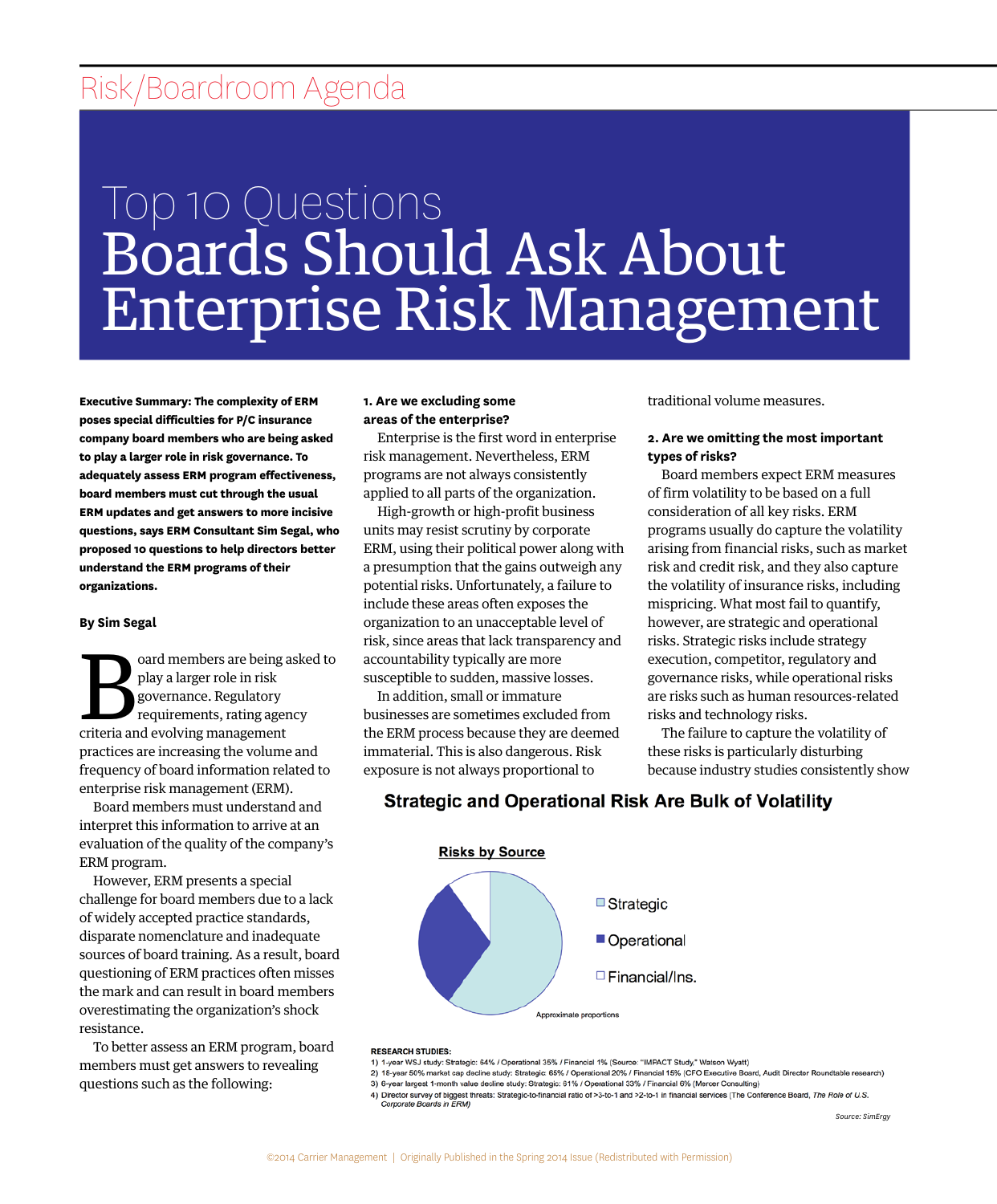# **Carrier<br>Management**

that strategic and operational risks account for the bulk of firm volatility, even for financial services companies. (See chart.)

Failing to include strategic and operational risks in expressions of firm volatility represents a massive distortion and underestimation of the organization's risk exposure.

#### **3. Are we focusing on the wrong key risks?**

It is common practice to use a qualitative risk assessment (QRA) process to narrow down a lengthy list of potential risks to the key risks that can significantly impact the firm. This involves asking a broad group of individuals to suggest potential key risks and to score their likelihood and severity using qualitative categories such as "very high," "high," "medium," etc. The key risks are selected using a ranking produced by

## "Typically areas that lack transparency and accountability are more susceptible to sudden, massive losses."

these scores. This is a necessary and widely adopted first step in the ERM process cycle. Unfortunately, many ERM programs directly attempt to use this information for decision-making, such as which risks to focus upon, which to mitigate and to what level to mitigate them, etc.

This can lead to an inappropriate level of mitigation and, more importantly, often leads to selection of the wrong key risks. The QRA process is a preliminary prioritization suitable only as an initial screening, which must be vetted in the next step in the ERM process cycle: risk scenario development and quantification. This involves developing and quantifying a set of robust risk scenarios for each potential key risk using a rapid but deeperdive process.

The prioritization produced by the risk scenario development and quantification process replaces the one produced by the QRA process because it is superior in three ways:

• It leverages information from subject matter experts for each risk rather than relying on a broad group of individuals.

• It develops information on specific risk scenarios rather than on an amorphous risk, allowing better focus. For example, rather than worry about "data breach" risk, we learn that we are really most concerned with "data breach in system X by system administrators with access to 100 percent of customer privacy data records."

• It provides quantitative point-estimate impacts rather than qualitative categories that often span wide ranges (e.g., "high" may be from 10 percent to 20 percent impact on a given ERM metric).

#### **4. Are we missing some of the biggest threats?**

Many ERM programs quantify the impact of each risk scenario on the organization. In situations where no single risk event may be found to be devastatingly large, many infer that the organization is invulnerable, since it can withstand any potential risk event.

This can provide a false sense of security. What most often takes down a firm is a combination of two or more risk events occurring simultaneously. To identify the biggest threats to survival, ERM programs must use models that simulate multiple concurrent risk events.

#### **5. Are we ignoring our own experts' risk and business intelligence?**

Many ERM programs develop risk scenarios using stochastic methods, which rely on formulas and randomly generated

**For a case study revealing how a life insurance company ignored risk experts in favor of model results, see the cover story of the June-July 2013 issue of** *The Actuary* **magazine, "How Model Risk Devastated an Organization," also authored by Sim Segal.**

numbers to produce computer-generated scenarios. This can be useful. It provides another perspective that can assist in selecting which risk scenarios will represent a risk in the ERM model that estimates firm volatility.

A critical mistake made by many ERM programs, however, is to plug stochastically generated scenarios directly into the ERM model, bypassing their internal subject matter experts—those closest to the risk and to the business to which it relates.

Studies show that risk scenarios that fail to incorporate intelligence from experts and rely solely on statistical information are inferior and can lead to poor decision-making.

ERM programs should provide their risk experts with any and all available relevant information, including stochastic information. But they must allow these experts to interpret the information; filter it with their own knowledge, experience, expertise and intuition; and then select a set of deterministic risk scenarios for use in the ERM process.

#### **6. Do we use incomplete risk scenarios?**

ERM programs often include some risks that are not properly defined by source but rather by outcome. For example, "reputation risk" or "ratings downgrade" are intermediate outcomes rather than sources of risk; there are many different sources of risk that can trigger either reputational damage or a ratings downgrade, and each source may be its **continued on next page**



**Sim Segal** is President and Founder of SimErgy Consulting, a firm specializing exclusively in enterprise risk management. He is also the author of "Corporate Value of Enterprise Risk Management" (Wiley, March 2011) and the host of "Risk Radio," a weekly radio show featuring discussions and interviews on ERM topics. Segal is Interim Director of ERM Programs at Columbia University, leading the development of an ERM master's curriculum.

Headquartered in Manhattan, SimErgy provides ERM consulting services to companies in all sectors, primarily in the U.S. and Canada, as well as executive education on ERM, including seminars, workshops and webinars, globally. Reach Segal at sim@SimErgy.com.